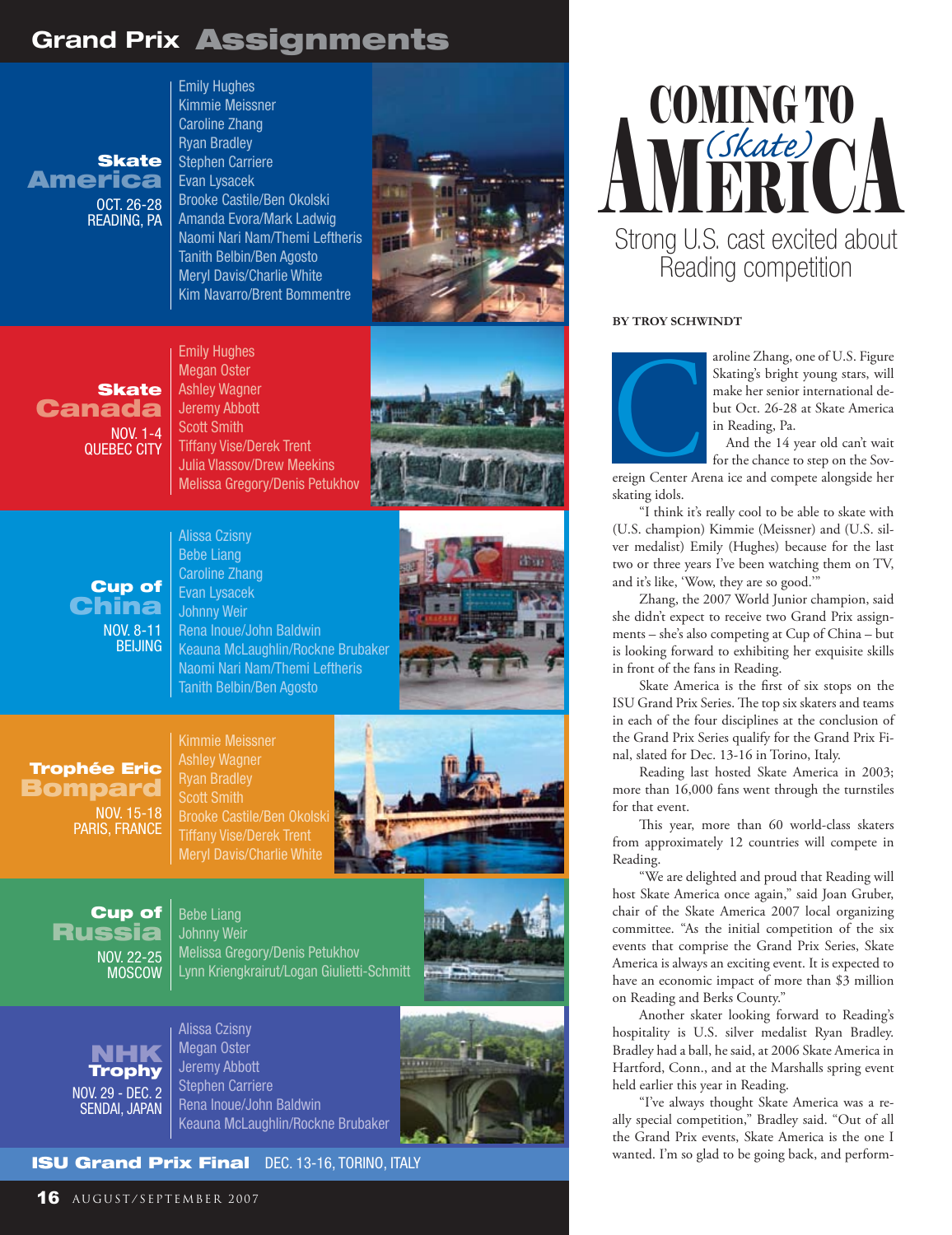

The city of Reading sits next to the Schuylkill River.

ing in front of the hometown crowd will be great.

"More people in our country are going to see Skate America than the other Grand Prix events, so hopefully we can draw more people into our sport."

Pairs skaters Amanda Evora and Mark Ladwig see Skate America as the perfect opportunity to show off their new programs. They finished fourth at the 2007 State Farm U.S. Championships, and are challenging for a spot on the World Team in 2007-08.

"It's always great to skate in your own country, with the crowd behind you," Ladwig said. "I've heard it's a beautiful area."

Besides Meissner, the other 2007 U.S. champions are scheduled to compete in Reading. Men's champion Evan Lysacek, pairs titlists Brooke Castile and Ben Okolski, and ice dancing champs Tanith Belbin and Ben Agosto will do battle against an elite international field.  $\blacksquare$ 

*Tickets can be purchased at the Sovereign Center box office, the Sovereign Performing Arts Center box office, all Ticketmaster outlets, charge by phone at 215.336.2000 or at www.ticketmaster.com. All-event packages – which include tickets to all nine competitions, the exhibition and practices – begin at \$151. Individual event tickets begin at \$20.*



#### **By Trish Doll**

Come see why 9.5 million yearly visitors call Reading & Berks County, Pa., one of their favorite family vacation destinations – filled with great shopping, lodging, foods, antiquing and more. Greater Reading, Pa., is home to the original "Outlet Capital of the World®,' including the VF Outlet Village; the nationally recognized East Coast destination for hawk watching, Hawk



Mountain Sanctuary; the original Daniel Boone homestead; and the nation's third-largest jazz festival, Berks Jazz Fest. It's a community rich with diverse cultural activities, including a symphony orchestra, professional sports teams (such as the Reading Phillies, which officially dubbed the city "Baseballtown," and the Reading Royals ice hockey team), Sovereign Performing Arts Center, great museums, restaurants, unique tours, world-class entertainment, worldrenowned festivals and more.

GoggleWorks Center for the Arts

#### GoggleWorks Center for the Arts

Revived from an 1871 empty downtown factory, GoggleWorks is one of the largest art centers in the country. The five-story structure was actually a major production center for Thomas Willson & Co., which manufactured eyeglasses and safety goggles. Goggle-Works pulsates with liveliness and activity of the estimated 10,000 students enrolled in its educational programs. Experience four art exhibit galleries and observe 34 studios, including dance, music, glass blowing, ceramics and jewelry. More than 25 local community arts and cultural organizations make this their home. Visit gift and wood shops, a 131-seat theater, a digital media lab and café. 201 Washington St., Reading, 610.374.4600. Open daily, Mon.-Sat. 9 a.m.-9 p.m.; Sunday 11 a.m.-7 p.m.. No admission fee. Free parking. www.goggleworks.com

The Pagoda

### The Pagoda Atop Mount Penn proudly sits

Reading's symbol, a 100-year-old Japanese structure visible from everywhere in town. Each year thousands of visitors, including foreign dignitaries, travel here to see this unique treasured attraction.Witness a charmed oriental atmosphere and its rich history and construction. The Pagoda became part of Reading's fire watch system, using lights to relay signals to the city (the lights are still used on Christmas Eve to let children of Reading know that Santa is on his way). En-



joy the porch that surrounds the building and the observation deck with a view of the city and countryside. Japanese cherry trees and nature trails surround the Pagoda. Open all year for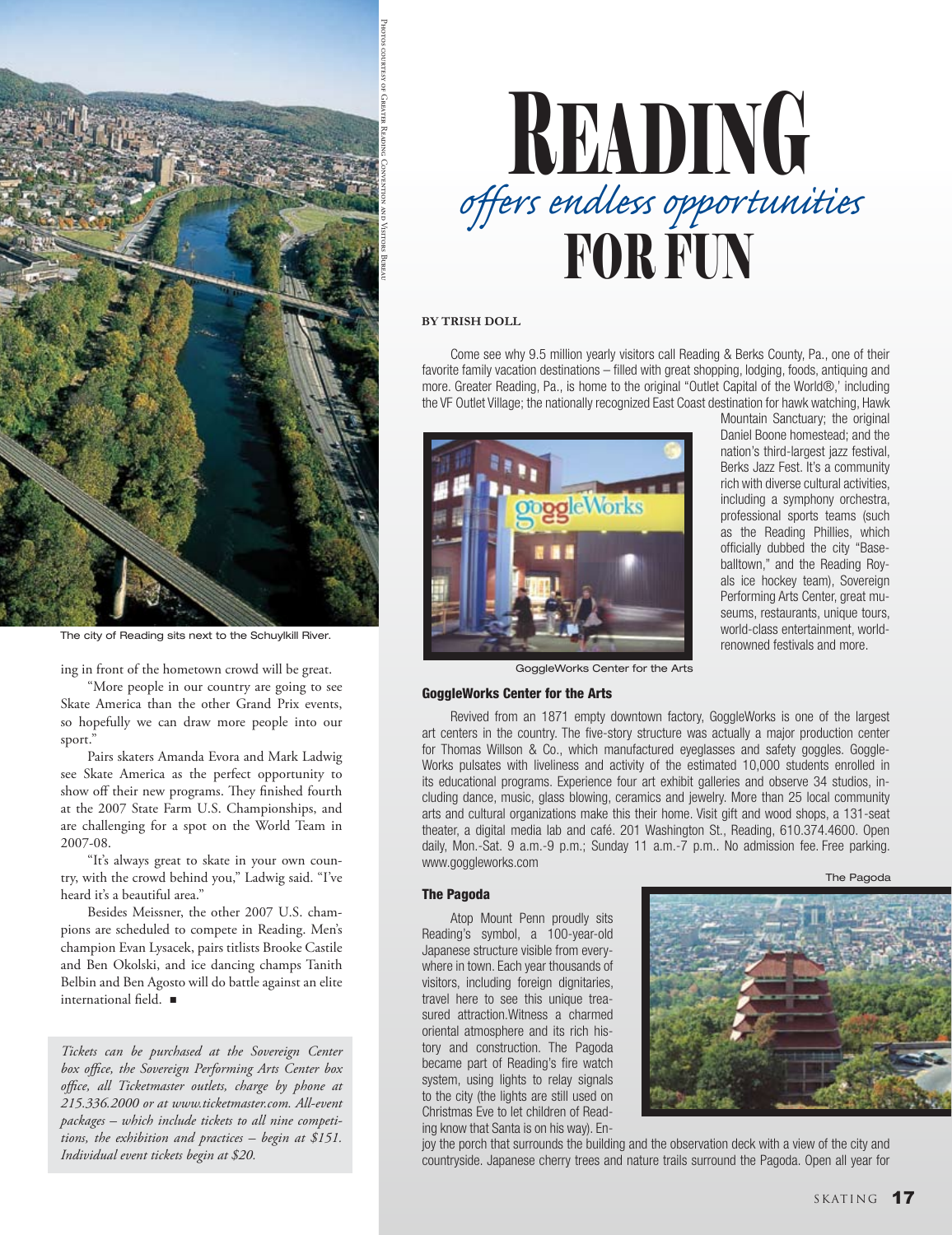observation and picnicking. Visit the gift shop and museum room. Skyline Drive. 610.375.6399. www.readingpagoda.com.

#### Hawk Mountain Sanctuary

On the Appalachian Flyway, Hawk Mountain Sanctuary provides an outstanding, yearround nature experience with eight miles of hiking trails and thrilling autumnal raptor migration. Leading in raptor conservation as the world's first raptor refuge, the sanctuary has reversed negative attitudes toward predatory birds. Today hundreds of migration watch sites find their roots at Hawk Mountain. Trails are open year round, dawn to dusk. See the visitor center, bookstore, birdfeeder observation window and Wings of Wonder gallery. 610.756.6961 www.info@hawkmountain.org

#### Berks County driving tours: covered bridges, hex barn art, wine trail

Ever wonder why some bridges were covered? As history goes, roofs were built over wooden bridges to preserve the decks in extreme weather. A "bridgeman/toll keeper" typically lived at one end of the bridge and earned his salary collecting tolls from travelers, keeping watch over its structural wear and tear. Keeping with the preservation of history, Berks County has a tour of the five covered bridges still standing: "The Dreibelbis Bridge," "The Kutz's Mill Bridge," "Griesemer's Bridge," "The Pleasantville Bridge" and "Wertz's Bridge"(The Red Bridge). Several Berks County bridges display hex signs – common in Pennsylvania Dutch country, and a distinction to look for in the Berks County bridges. Experience the northern "Berks County Hex Barn Art Tour" for 100-year-old German bank barns, also decorated with hex signs. Tour Berks and Lehigh counties in the area of Old Route 22 – The Hex Tour Highway. Along the way, visit nine family-owned wineries that welcome you with warm hospitality and tastings of their award-winning wines. Unique tasting rooms are located in basements and restored barns with elegant gift shops. 610.375.4085. www.readingberkspa.com.

#### Daniel Boone Homestead

18 August September 2007

Daniel Boone was born and raised in Pennsylvania, just east of Reading on Nov. 2, 1734. The 579-acre Daniel Boone Homestead interprets the life of early English and German settlers in eastern Berks County, Pa. Visit the Boone House, blacksmith shop, barn, Bertolet log house and sawmill. The site includes seven 18th-century structures, a lake, picnic areas and other recreational facilities. A tour begins at the visitors center, which introduces the homestead through a variety of interesting exhibits leading to the Boone House. Admission. 500 Daniel Boone Rd., Birdsboro, Pa. 610.582.4900. www.danielboonehomestead.org.



Berks County bridge



Daniel Boone Homestead



Hopewell Furnance Site

#### Hopewell Furnace National Historic Site

Hopewell Furnace National Historic Site is one of the finest examples of a rural American 19th century iron plantation. The buildings include a blast furnace, the ironmaster's mansion and auxiliary structures. Hopewell Furnace was founded in 1771 by ironmaster Mark Bird and operated until 1883. Primarily significant for its cultural resources, Hopewell Furnace consists of 14 restored structures in the core historic area, and a total of 848 mostly wooded acres. Surrounded by French Creek State Park, the site preserves the lands the furnace utilized for its natural resources. The park is open daily. 610.582.8773. www.hopewellfurnace.areaparks.com.

#### Reading Public Museum and Planetarium - featuring the Degas exhibit

Open to the public in 1929 with alluring, priceless collections that continue to grow to this day, the Reading Public Museum showcases Berks County Indian relics as well as art objects of importance from all over the world. Period pieces and art techniques illustrate the development of many art forms. Special emphasis has been placed on painting, and the fine art collection includes more than 700 oil paintings by American and foreign artists such as Benjamin West, Milton Avery, John Singer Sargent, N.C. Wyeth, George Bellows, Raphaelle Peale, Henry Raeburn, Frederic Church, Joshua Reynolds, Julien Dupre and Edgar Degas. The works of Degas were deeply influenced by Japanese art and until now, there has never been an exhibition devoted to this fascinating subject. From Sept. 29-Dec. 30, 2007, marvel at 35 Degas pictures and sculptures and an illuminating selection of Japanese objects. These are among the most beautiful Japanese prints in the world, and include the only surviving Japanese print owned by Degas himself. The museum has a planetarium featuring Friday digital laser shows and provides educational and cultural programs. Admission – adults, \$7; seniors and students, \$5; children under 4, free. 610.371.5850 www.readingpublicmuseum.org

Hawk Mountain North Lookout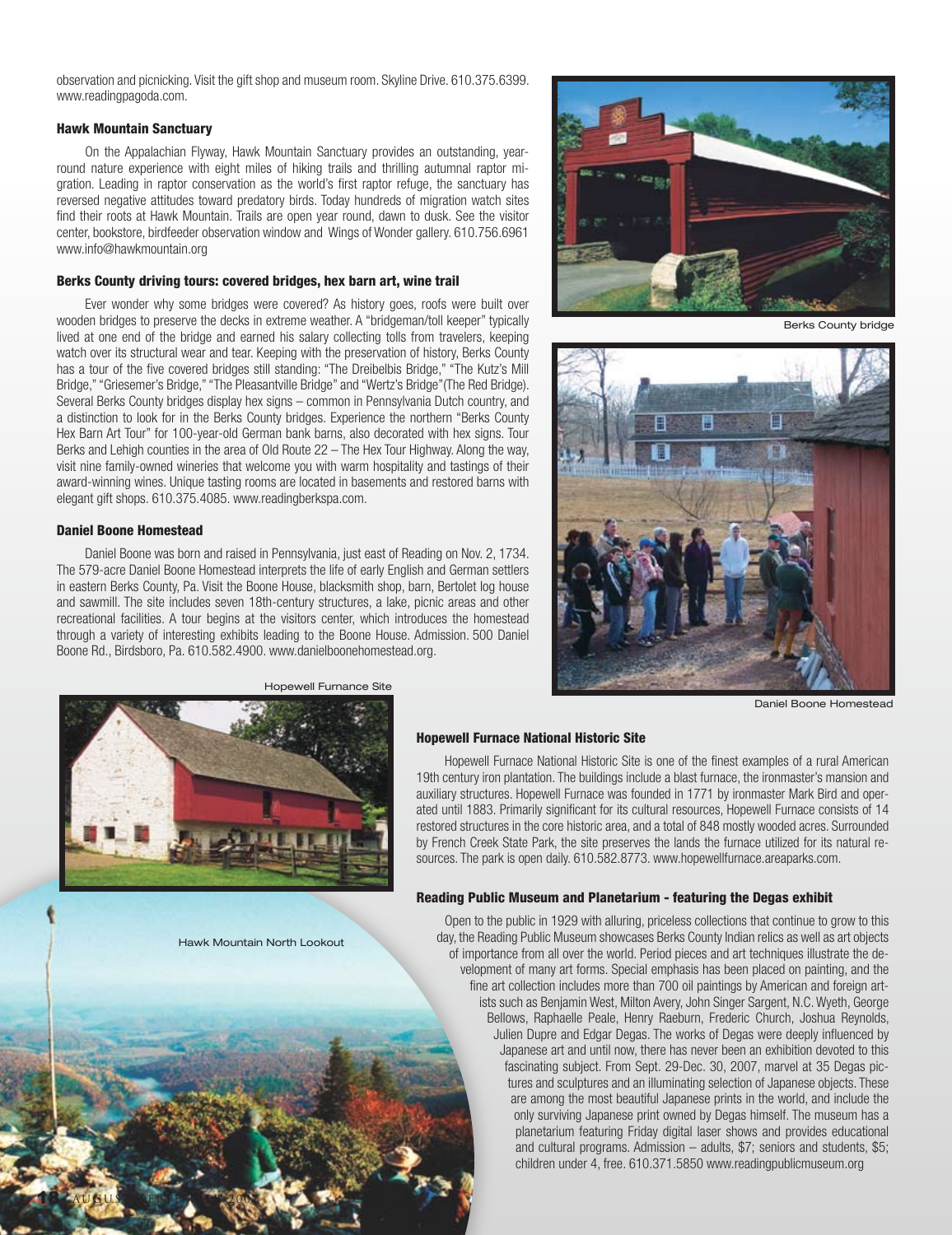#### VF Outlet Village

Reading's VF Outlet Village is part of the oldest outlet mall in the United States and offers more than 90 name brand outlet stores and 75 retailers. More than 9.5 million visitors arrive yearly to enjoy America's real favorite pastime: shopping. The VF Village is a complex of old factory buildings converted into outlet stores with shopping as diverse as Liz Claiborne, Timberland and Dooney and Bourke Handbag outlet. The complex's centerpiece is the massive 175,000-square-foot VF Outlet store offering favorite brands such as Vanity Fair, Wrangler, Lee, Healthtex and Jansport. The VF Outlet

Village features an on-site food court and adjacent restaurants, and those who need a respite from shopping can visit the info center and a museum with information on the shopping center. Located at Penn Avenue and Park Road in Reading. 800.772.8336. www.vffo.com.

#### Cabela's

For sports enthusiasts, Cabela's, the world's foremost outfitter of hunting, fishing and outdoor gear, is the place to shop. Located in Hamburg, Pa., it is the largest of all Cabela's stores. Cabela's was founded as a mail order business in 1961 when, from his kitchen table, Dick Cabela came up with a plan to sell fishing flies. The foundation of the company continued to grow as a world-famous catalog business, with more than 76 different catalogs per year back then. Internationally known as a source of affordable, high-quality outdoor equipment, Cabela's retail division operates popular destination stores in all 50 states and 120 countries. 610.929.7000. www.cabelas.com.

#### Antique capitol

Adamstown is known as the antique capitol of the U.S. Located on Rt. 272, N. Reading Rd. "Stoudt's Brewery" Restaurant Pub is surrounded by antiques and Stoudtburg Villages' unusual shops. Find unique items and friendly, personal service in a relaxed atmosphere filled with Old World ambiance and shopkeepers residing above their businesses. The entire family won't want to miss Oktoberfest to celebrate German heritage in Pennslyvania Dutch style – right in the Brewery Hall, every Sunday in October. Experience a true European tradition featuring "oompah" bands, authentic foods and great microbrews topped off by the fun of a pig roast marched through the Gemutlichkeit Bier Garden. 717.484.4387. Visit www.stoudtsbeer.com.

#### The Shops of Penn Avenue

Located in the old-fashioned business district of West Reading, Pa., is a street filled with charming shops, restaurants and art galleries – the "Shops of Penn Avenue." Shop and stop in a variety of quaint stores with unique storefronts that accommodate the desires of the most discriminating shoppers. You won't want to miss "Sweet Surprises," located at 544 Penn Ave. – a romantic gift and candy shop featuring homemade fudge, great chocolates including chocolate skate novelties and an eclectic mix of gifts. Peruse the "Art Plus Gallery" at 604 Penn Ave., for paintings, sculpture, glass creations and pottery. Visit "Gallery 20," at 602 Penn Ave., featuring artists from Berks County working in traditional watercolors to abstract works. "The Note Pourri" at 518 Penn Ave. has personalized, unique stationery, distinctive invitations and unique gifts. During your walk on the avenue, you'll find a variety of restaurants and unique eateries. Along the way, pick up "Berks County Living" – the region's premier lifestyle magazine. Stop in for a leisure read on the corner of Penn Ave., at the "Hard Bean Café" for fine coffee and dessert. Sandwich lovers, go to 'The "Yellow Submarine" at 449 Penn Ave. for great deli food surrounded by Beatles music and décor. 610.685.8854. www.westreadingmainstreet.org.

Reading Public Museum and Planetarium



VF Outlet Village



Cabelas



 For maps, brochures, visitor guides and coupons, contact the Greater Reading Convention & Visitors Bureau at 1-800-443-6610 or visit www.readingberkspa.com before your trip to assure yourself an unforgettable getaway.  $\blacksquare$ 



The Shops of Penn Avenue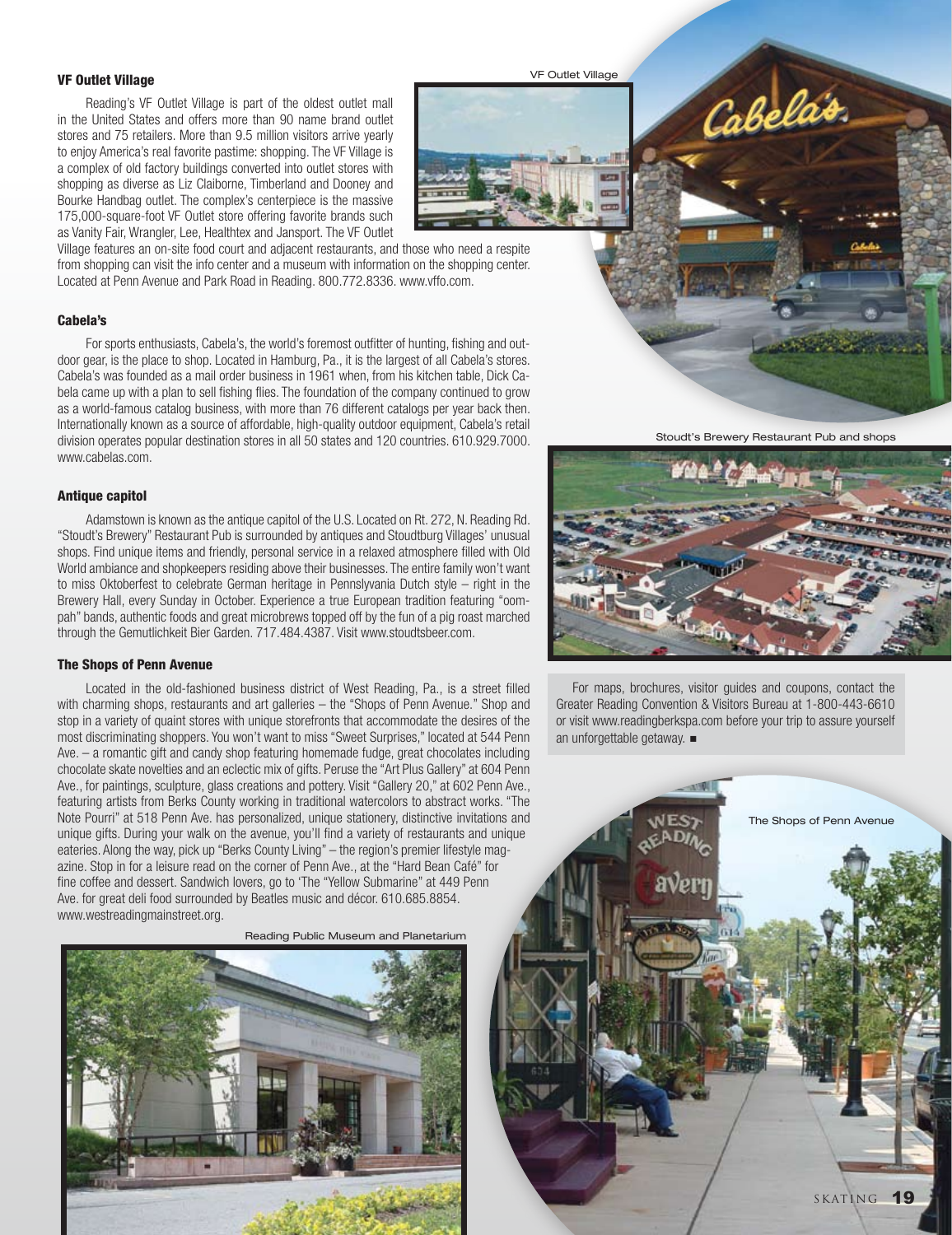





















# Reading community *gets behind* 2007 skate ameri

#### **By Joni Naugle**

The African proverb teaches us, "It takes a village to raise a child." Creating an event like Skate America isn't all that different. When Skate America comes to any city, the proverb is lived out, except the words change to, "It takes a community to create Skate America."

There are so many wonderful individuals and organizations giving their time, talent and treasure to put on 2007 Skate America.On these pages we pay tribute to the organizations helping Reading, Pa., present a spectacular competition, either through financial or in-kind support. Together they form something much greater than the sum of the individual parts…and that's what "community" is all about.

**SOVEREIGN BANCORP, INC. - Sovereign Bancorp,** Inc. is the parent company of Sovereign Bank, the 18th-largest financial institution in the United States. Headquartered in Wyomissing, Pa., with principal markets in the northeast United States, Sovereign has 785 community banking offices and 11,350 team members. Sovereign provides the best features of a large bank with the personalized service of a community bank. At Sovereign you'll find a broad array of financial services including retail banking, business and corporate banking, cash management, capital markets, wealth management and insurance. For more information, visit any Sovereign community banking office, call 1.877.SOV.BANK, or go to www.sovereignbank.com.

PENSKE TRUCK LEASING - Headquartered in Reading, Penske Truck Leasing is a leading global transportation services provider. Penske operates more than 200,000 vehicles and serves customers from locations in North America, South America, Europe and Asia. Penske's product lines include full-service truck leasing, contract maintenance, truck rentals for consumers and businesses, and customized logistics and supply chain management solutions. Visit www.GoPenske.com to learn more.

GK ELITE SPORTSWEAR - GK Elite Sportswear, located in Reading, is recognized globally for its excellence in gymnastics and skating apparel. GK manufactures a wide range of figure skating dresses, separates and practice wear for the individual figure skater as well as for synchronized skating teams. Since 2000, GK has been affiliated with adidas® America in manufacturing gymnastics apparel for the United States national, World and Olympic teams. The year 2006 marked the company's 25th anniversary.

Met-Ed, A FirstEnergy Company – Met-Ed is one of FirstEnergy's seven electric utility operating companies. Met-Ed delivers electricity to approximately 543,000 customers in 13 Pennsylvania counties.

Carpenter Technology Corporation – Carpenter Technology Corporation is a leading international manufacturer of specialty alloys and engineered products made from metallic and ceramic materials. Specialty alloy product forms include bar, wire, precision strip, loose powder, plate and billet for automotive, aerospace, energy, medical and other critical applications. The company produces stainless steels and corrosion-resistant, high-temperature, magnetic, controlled-expansion and high-strength alloys. Carpenter also manufactures titanium alloys in seam-free coils, bar, wire, precision shapes and forging stock. Visit Carpenter on the

web at www.cartech.com.

**C.H. BRIGGS –** C.H. Briggs is a distributor of decorative and functional hardware, hardwood plywoods and panel products, decorative surfacing materials and production supplies to the cabinet, woodworking, countertop, casework and remodeling industries. Supported by three national distribution centers, C.H. Briggs is one of the largest independently owned distributors of specialty building materials in the industry. In business for more than 45 years, C.H. Briggs has forged a reputation for unparalleled service levels, strong customer relationships and technology and e-business leadership.

**ENERSYS –** EnerSys, the world leader in stored energy solutions for industrial applications, manufactures and distributes reserve power and motive power batteries, chargers, power equipment and battery accessories to customers worldwide. Motive power batteries are utilized in electric forklift trucks and other commercial electric-powered vehicles. Reserve power batteries are used in the telecommunications and utility industries, uninterruptible power suppliers and numerous applications requiring standby power. The company services customers in more than 100 countries through its sales and manufacturing locations around the world.

Reinsel Kuntz Lesher LLP – Reinsel Kuntz Lesher LLP, certified public accountants and consultants, is one of the largest regional accounting, tax and business consulting firms in Pennsylvania, with three offices located in Lancaster, Reading and Harrisburg. The firm's success is based on its commitment to service, wide range of services and depth of experience. It provides clients with quality traditional accounting, auditing and tax services, and offers a broad range of business consulting services. Reinsel Kuntz Lesher LLP's scope and depth of services allows it to present a fresh perspective and develop solutions that yield value and results.

VF OUTLET – VF Outlet promises famous brand fashions with the quality and style you demand, all at exceptional values everyday. Value and fashion…that's VF Outlet! Save up to 70 percent off clothing for the entire family. You'll find a huge selection of basics and fashion styles in jeans, casual sportswear, intimate apparel, sleepwear, loungewear, kids clothes, backpacks, college logo and pro-sports apparel and more. Save on famous brands such as Vanity Fair, Lee, Wrangler, Lily of France, JanSport, Healthtex, Nautica and more. For more information or to find a VF Outlet Store closest to you, visit www.vffo.com.

Reading Hospital and Medical Center – For 140 years, Reading Hospital and Medical Center has been saving lives, mending hearts, treating cancers, restoring mobility and training tomorrow's caregivers. With 800 acute-care beds, 50 skilled-care beds and a Level II trauma center, Reading Hospital is the largest provider in Pennsylvania between Philadelphia and Pittsburgh. Nationally recognized for clinical excellence, patient safety, cardiovascular, stroke and orthopedic care, Reading Hospital's team of more than 600 skilled physicians and 5,000 employees is dedicated to meeting the community's health needs.

**THE WORKS AT WYOMISSING – The Works at Wyo**missing is southeastern Pennsylvania's premier fun and food destination, offering nearly an acre of space designed for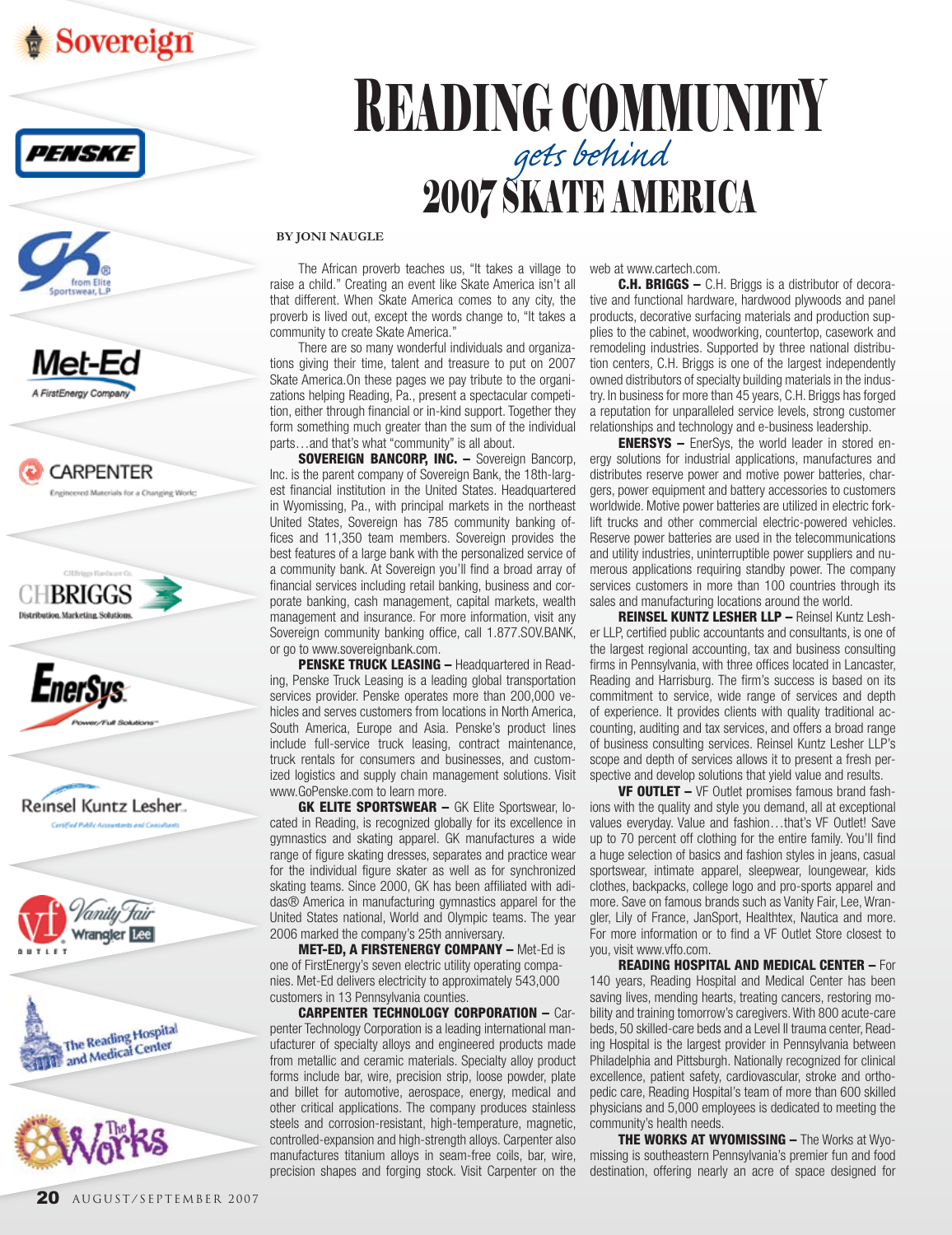STEVENS & LEE **LAWYERS & CONSULTANTS** tanding Your Business is Our Busines



(S) **Sheraton Reading** .<br>Reading's most fashionable address

DISCOVER

Weidenhammer Information inger

your enjoyment. Whether you're looking for great homemade food, outstanding games, a unique location to celebrate your next event or an exhilarating nightlife scene with live music, you've come to the right place. The Works is set in a 33,000-square-foot space that served as a machine shop in Reading's industrial 1920s. The heritage of the historic building is still visible, and while the roots of the old foundry lend character to the building, The Works has been transformed into a state-of-the-art complex. One visit and you'll understand why The Works is "Geared For Fun."

**STEVENS & LEE –** Stevens & Lee is a professional services firm with more than 185 attorneys and 40 non-lawyer business and consulting professionals representing clients throughout the mid-Atlantic region and nationwide. The firm's vertically integrated service groups staffed by non-legal professionals complements its legal practices allowing it to offer a range of value-added services. These groups include a merger and acquisition advisory and investment banking firm, an insurance risk management advisory firm, a financial advisory firm, a human resources firm, a title agency and other professional operations. Stevens & Lee serves clients from 15 offices located in Pennsylvania, New Jersey, New York, Delaware and South Carolina. For more information, visit www.stevenslee.com.

 Body Zone Sports and Wellness Complex– Located just minutes from Reading, Body Zone Sports and Wellness Complex offers a multitude of sports and wellness opportunities. Having hosted Olympic and World champions Kimmie Meissner, Dorothy Hamill, Victor Petrenko and Oksana Baiul in exhibition skating events, Body Zone has established itself as the region's premier figure skating learning center. In addition to two 200-by-85 ice rinks, Body Zone boasts a 25,000-square-feet fitness facility and a six-lane, 25-yard aquatics center allowing for extensive off-ice strength and cardiovascular training. Body Zone has been recognized by as the area's "best fitness center" and as one of Greater Reading's "Top 50" business.

**THE SHERATON READING HOTEL – Ideally located** in the vibrant Wyomissing area of Reading, the Sheraton Reading Hotel offers a serene atmosphere for meetings and events. With a beautiful background of historic attractions, fantastic entertainment and exceptional recreation, the hotel offers resort-style amenities, stunning event space and an intuitive staff that will attend to your every need. The Sheraton Reading offers alluring décor throughout the hotel and meeting rooms. After a day of meetings, unwind at the Bell Tower Spa at the Sheraton, have a cocktail at Goodnites Lounge, or enjoy a laugh at The Reading Comedy Outlet, all conveniently located within the hotel.

**DISCOVERY FEDERAL CREDIT UNION - Discovery** Federal Credit Union is a full-service not-for-profit financial cooperative serving the greater Reading and Berks County region since 1959. Discovery delivers value to its members through its dedication to delivering the best customer experience, innovative products and convenient, user-friendly services. The credit union was recently ranked by the Greater Reading Chamber of Commerce and Industry as No. 13 in the 2007 Greater Reading Top 50. Discovery serves more than 10,000 members with assets totaling more than \$100 million.

WEIDENHAMMER - Weidenhammer is a provider of information technology solutions for the education and commercial marketplace. In addition to its headquarters in Reading, Weidenhammer maintains six branch offices in Pennsylvania, Michigan, Colorado and Arizona with 200 professionals. The company has core competencies in consulting, software development, managed services and infrastructure solutions, as well as school district administrative solutions. For more than a quarter century, Weidenhammer has assisted hundreds of companies to leverage their investment in information systems, utilizing technology as an enabler of improved business performance. Visit Weidenhammer at www.hammer.net.

**ETHOSOURCE –** EthoSource provides premium preowned and refurbished office furniture to businesses of all sizes across the country. The company's philosophy embraces recycling and remanufacturing as an economic alternative to new products, thereby creatively blending its designs with its current inventory to meet the specific floor plan requirements of its customers. EthoSource is a leader in providing nationwide liquidation services for organizations that are relocating, downsizing, reorganizing or moving.

Reading Eagle Company – Reading Eagle Company is the publisher of the *Reading Eagle* daily newspaper. Reading Eagle Company supports many community organizations and events that occur in Berks County – such as Skate America. The company believes events such as Skate America are important to the community, making it a better place to live and do business. The company will support Skate America in many ways through the daily newspaper, web site and sister company, WEEU 830 AM radio.

 Fraser Advanced Information Systems – Fraser Advanced Information Systems is a leading office solutions provider conducting business from its headquarters at 320 Penn Ave, West Reading, Pa., and five branch offices in Bethlehem, Lancaster, Harrisburg, King of Prussia and Philadelphia. Fraser offers solutions that improve its clients' information and document workflow. Fraser automates workplaces by integrating smart multifunction systems with workflow and content management software, web forms and digital signature applications.

**IT'S ALL ABOUT YOU SALON & SPA - It's All About** You Salon & Spa opened its doors in 2000 to provide the environment and professionalism that today's clients desire. The atmosphere is all about fun, relaxation and the latest in the beauty industry. The salon and spa offers complete hair, nail and therapeutic services to meet the demands of its busy clientele. Stop by and visit at 4206 Penn Ave., Sinking Spring, Pa., and enjoy all that It's All About You Salon & Spa has to offer. For more information call 610.478.8402.

The Junior League of Reading, Pa. – The Junior League of Reading, Pa., Inc., is an organization of women committed to promoting volunteerism, developing the potential of women and improving communities through the effective action and leadership of trained volunteers. Its purpose is exclusively educational and charitable. Extensive hands-on training is offered to members. The current focus of the Junior League of Reading is creating, improving and expanding the resources available to all children to enhance opportunities available for their growth, development and overall welfare. The Junior League of Reading, Pa., Inc., reaches out to women of all races, religions and national origins who demonstrate an interest in and commitment to volunteerism. The Junior League of Reading, Pa., Inc., is part of an international organization, The Association of Junior Leagues International, Inc.

Greater Reading Convention and Visitors **BUREAU** – Take a ride to hot deals, hot glass, hot spots and cool jazz. Enjoy Broadway shows on 6th St. See Eskimos in the snow at one of our museums. Find the "old" at antique shops or the unique at our boutiques. Bundle up great savings at our many outlet stores. Heat up that romance with a getaway at a B&B or bring the girls to celebrate fall. Whether your pleasure is iced coffee or ice skating, we're sure no matter what the temperature outside, you'll find something really cool – or especially hot – to do in Greater Reading. Visit our web site at www.readingberkspa.com or call 610.375.4085 for an official visitors guide.

So, take a ride and visit Reading for 2007 Skate America. We will welcome you to experience terrific skating and a terrific community.  $\blacksquare$ 





THE JUNIOR LEAGUE OF READING, PA, INC